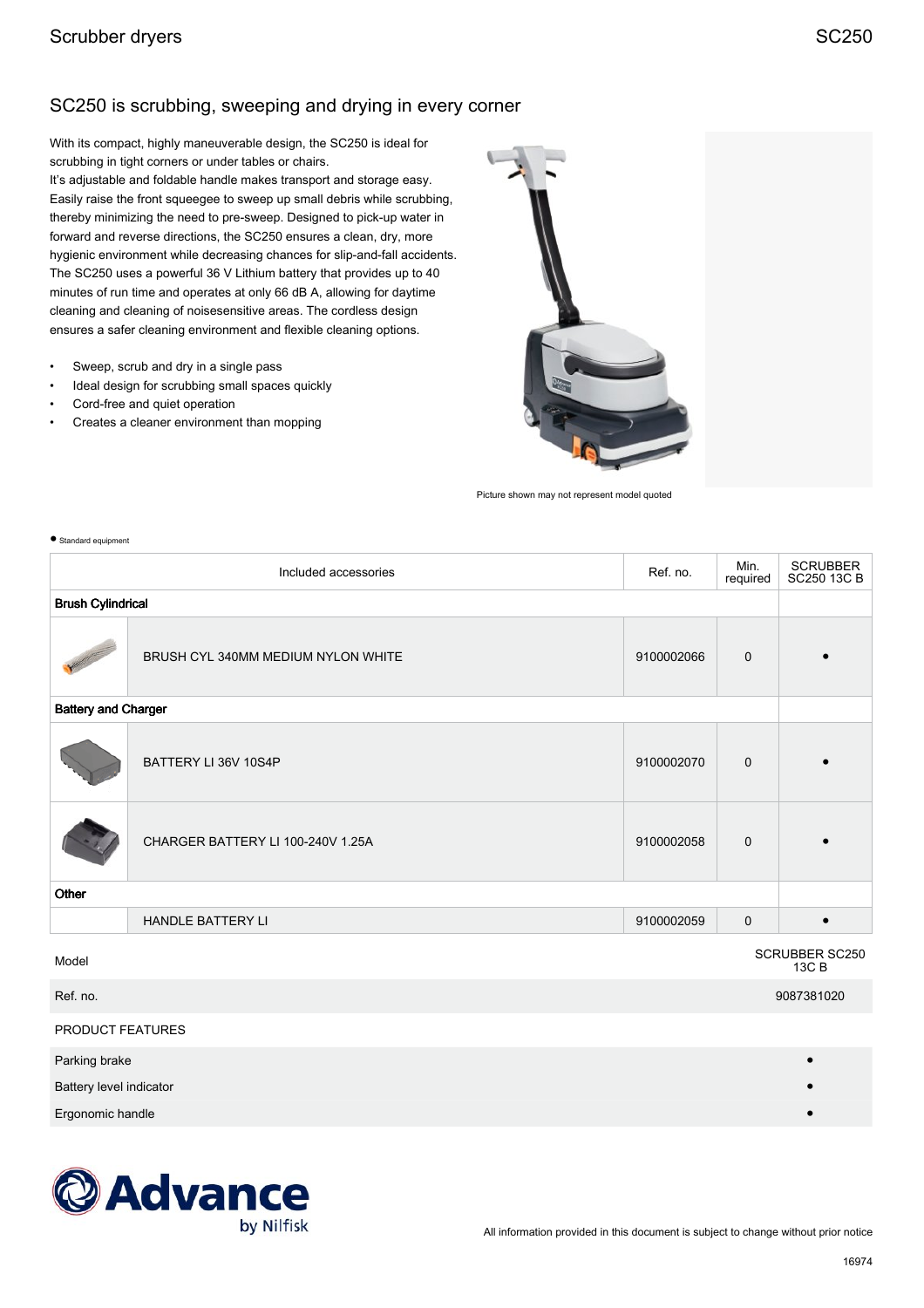## SC250 is scrubbing, sweeping and drying in every corner

| Model                                            | <b>SCRUBBER SC250</b><br>13C B                             |
|--------------------------------------------------|------------------------------------------------------------|
| Ref. no.                                         | 9087381020                                                 |
| PRODUCT FEATURES                                 |                                                            |
| Folding handle                                   |                                                            |
| No tools required for attachment change          |                                                            |
| Lithium battery (36 V) with charging cord        |                                                            |
| Two solution flow rates                          |                                                            |
| Low solution level indicator                     |                                                            |
| Dosing Cup Integrated Into Solution Cap          |                                                            |
| Audible Locking Noise                            |                                                            |
| Technical specifications                         | <b>SCRUBBER SC250</b><br>13C B                             |
| Voltage (V)                                      | 36 V Lithium                                               |
| Sound level                                      | 66 dB A                                                    |
| Solution tank capacity gal (I)                   | 1.6 gal $(6 L)$                                            |
| Recovery tank capacity gal (I)                   | 1.6 gal $(6 L)$                                            |
| Brush speed (RPM)                                | 1,000 rpm                                                  |
| Brush quantity and type                          | (1) Cylindrical                                            |
| Weight with batteries (kg)                       | 55.5 lb (25.2 kg)<br>with Empty Tanks                      |
| Performance per hour (theoretical / practical)   | 14,369 sq ft / 7,320<br>sq ft (1,360 sq m /<br>$680$ sq m) |
| Run time per tank                                | Up to 40 min                                               |
| Max. brush down pressure                         | 26.5 lb                                                    |
| Dimensions (base only) L x W x H                 | 25 x 17 x 16 in (630<br>x 432 x 400 mm)                    |
| Dimensions (handle folded for storage) L x W x H | 25 x 17 x 19 in (630<br>x 432 x 480 mm)                    |
| Cleaning path                                    | 13.5 in (340 mm)                                           |
| Squeegee width                                   | 14 in (360 mm)                                             |

 $\bullet$  Standard equipment,  $^\circ$  Supplementary accessories,  $^\Box$  Mountable equipment

| Accessories                |                             | Ref. no.   | Min.<br>required | <b>SCRUBBER</b><br>SC250 13C B |
|----------------------------|-----------------------------|------------|------------------|--------------------------------|
| Squeegee Blade             |                             |            |                  |                                |
| y y                        | SQUEEGEE 360MM PU 2 PCS SET | 9100002064 | $\Omega$         | $\circ$                        |
| <b>Battery and Charger</b> |                             |            |                  |                                |